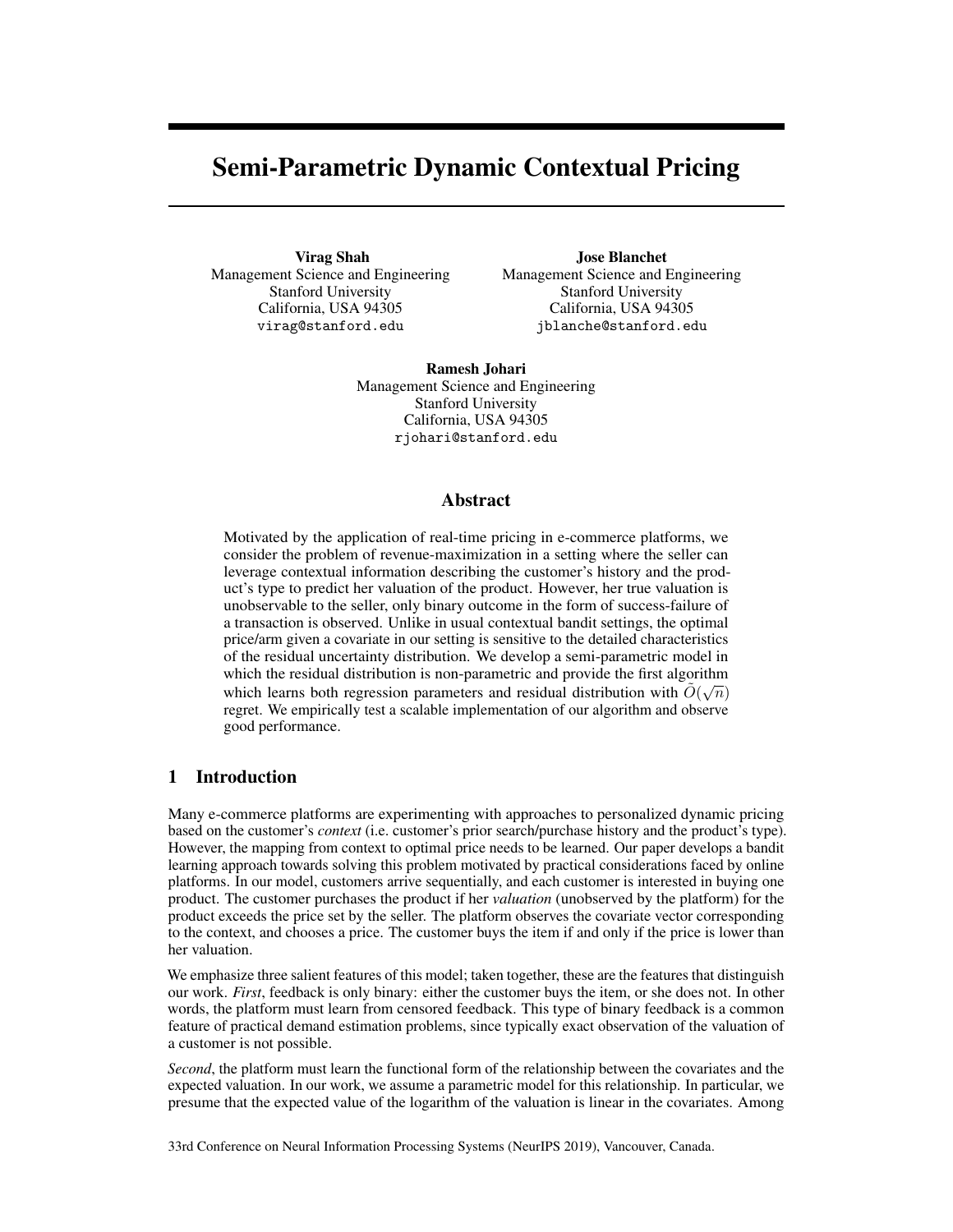other things, this formulation has the benefit that it ensures valuations are always nonnegative. Further, from a technical standpoint, we demonstrate that this formulation also admits efficient estimation of the parametric model.

*Third*, the platform must also learn the distribution of residual uncertainty that determines the actual valuation given the covariates; in other words, the distribution of the *error* between the expected logarithm of the valuation, and the actual logarithm of the valuation, given covariates. In our work we make minimal assumptions about the distribution of this residual uncertainty. Thus while the functional relationship between covariates and the expected logarithm of the valuation is parametric (i.e., linear), the distribution of the error is nonparametric; for this reason, we refer to our model as a *semi-parametric* dynamic pricing model.

The challenge is to ensure that we can efficiently learn both the coefficients in the parametric model, as well as the distribution of the error. A key observation we leverage is that our model exhibits *free exploration*: testing a single covariate-vector-to-price mapping at a given time can simultaneously provide information about *several* such mappings. We develop an arm elimination approach which maintains a set of active prices at each time, where the set depends on the covariate vector of the current customer. The set is reduced over time by eliminating empirically suboptimal choices.

We analyze our approach both theoreticallly and empirically. We analyze regret against the following standard oracle: the policy that optimally chooses prices given the true coefficients in the parametric linear model, as well as the distribution of the error, but without knowledge of the exact valuation of each arriving customer. Regret of our policy scales as  $\tilde{O}(\sqrt{n})$  with respect to time horizon *n*, which is optimal. Further, it scales polynomially in covariate dimension *d*, as well as in two smoothness parameters  $\kappa_1$  and  $\kappa_2$  defined as part of our model. In addition, we develop a scalable implementation of our approach which leverages a semi-parametric regression technique based on convex optimization. Our simulations show that this scalable policy performs well.

# 1.1 Related work

Non-contextual dynamic pricing. There is a significant literature on regret analysis of the dynamic pricing problem without covariates; see [den Boer](#page-9-0)  $(2015)$  for a detailed survey. For example, the works [Le Guen](#page-9-1) [\(2008\)](#page-9-1); [Broder and Rusmevichientong](#page-9-2) [\(2012\)](#page-9-2); [den Boer and Zwart](#page-9-3) [\(2013\)](#page-9-3); [den](#page-9-4) [Boer](#page-9-4) [\(2014\)](#page-9-4); [Keskin and Zeevi](#page-9-5) [\(2014\)](#page-9-5) consider a parametric model whereas [Kleinberg and Leighton](#page-9-6) [\(2003\)](#page-9-6) consider a non-parametric model for the unknown demand function. Our methodology is most aligned to that of [Kleinberg and Leighton](#page-9-6)  $(2003)$ , in that we extend their techniques to incorporate side-information from the covariates.

Contextual dynamic pricing. Recently, the problem of dynamic pricing with high-dimensional covariates has garnered significant interest among researchers; see, e.g., [Javanmard and Nazerzadeh](#page-9-7) [\(2019\)](#page-9-7); [Ban and Keskin](#page-8-0) [\(2019\)](#page-8-0); [Cohen et al.](#page-9-8) [\(2016b\)](#page-9-8); [Mao et al.](#page-9-9) [\(2018\)](#page-9-9); [Qiang and Bayati](#page-10-0) [\(2019\)](#page-10-0); [Nambiar et al.](#page-9-10) [\(2019\)](#page-9-10). In summary, in contrast to the prior works in dynamic pricing with covariates, ours is the first work to address a setting where the only feedback from each transaction is binary and the residual uncertainty given covariates is non-parametric, see Table  $\overline{I}$ . We believe that these features are relevant to several online platforms implementing dynamic pricing with high-dimensional covariates, and thus our work bridges a gap between the state-of-the-art in the academic literature and practical considerations.

Learning techniques: There is extensive prior work on high-dimensional contextual bandits, e.g., [Langford and Zhang](#page-9-11) [\(2008\)](#page-9-11); [Slivkins](#page-10-1) [\(2011\)](#page-10-1); [Perchet and Rigollet](#page-9-12) [\(2013\)](#page-9-12); [Greenewald et al.](#page-9-13) [\(2017\)](#page-9-13); [Krishnamurthy et al.](#page-9-14)  $(2018)$ ; however, their techniques do not directly apply to our setup (in part due to the censored nature of feedback). Our work is also loosely related to the works on learning and auctions, e.g. [Amin et al.](#page-8-1)  $(2014)$ ; [Morgenstern and Roughgarden](#page-9-15)  $(2016)$ . We leverage semi-parametric regression technique with binary feedback from [Plan and Vershynin](#page-10-2) [\(2013\)](#page-10-2) to reduce computational complexity of our algorithm.

There are some similarities between our work and the literature on bandits with side information, e.g., [Mannor and Shamir](#page-9-16) [\(2011\)](#page-9-16); [Alon et al.](#page-8-2) [\(2013\)](#page-8-2); [Caron et al.](#page-9-17) [\(2012\)](#page-9-17); [Cohen et al.](#page-9-18) [\(2016a\)](#page-9-18); [Lykouris](#page-9-19) [et al.](#page-9-19) [\(2018\)](#page-9-19). For example, in their work too there is free exploration where testing for one arm reveals the reward information for a subset of arms, where the subset may be a function of the chosen action. However, there are some crucial differences. In particular, these works assume (a) a discrete set of arms, (b) the existence of a sequence of graphs indexed by time (possibly fixed) with the arms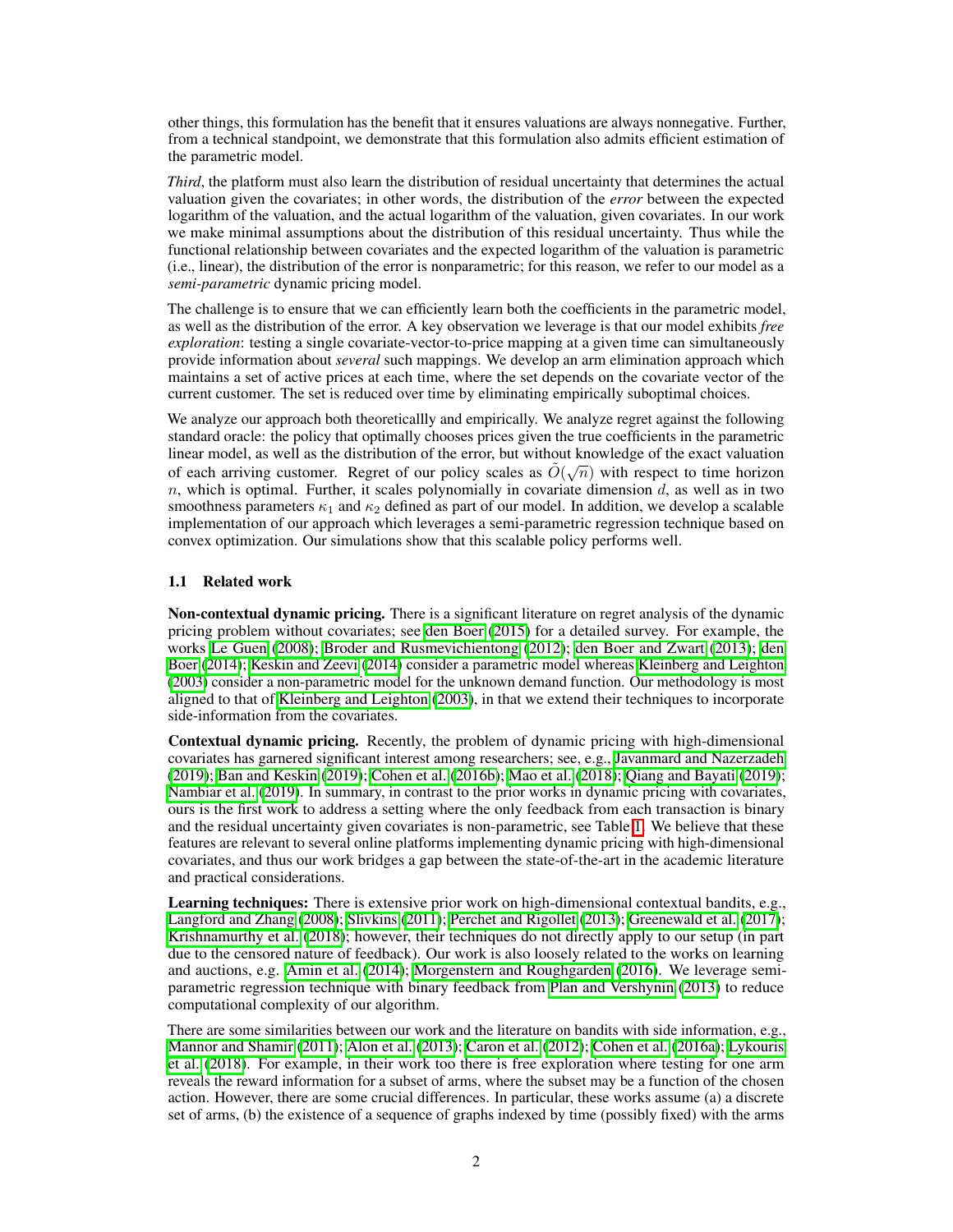<span id="page-2-0"></span>

|                                              | Contextual | Non-parametric residuals | Binary feedback |
|----------------------------------------------|------------|--------------------------|-----------------|
| Kleinberg and Leighton (2003)                |            |                          |                 |
| Javanmard and Nazerzadeh (2019)              |            |                          |                 |
| Qiang and Bayati (2019)                      |            |                          |                 |
| Cohen et al. $(2016b)$ ; Mao et al. $(2018)$ |            |                          |                 |
| Ban and Keskin (2019)                        |            |                          |                 |
|                                              |            |                          |                 |
| Nambiar et al. $(2019)$                      |            |                          |                 |
| Our work                                     |            |                          |                 |

Table 1: This table compares our results with prior work along three dimensions: (1) incorporating contextual information; (2) modeling the distribution of residual uncertainty (given the context, where appropriate) as non-parametric; and (3) receiving only binary success/failure feedback from each transaction.

as its nodes, (c) the action involves pulling an arm, and at each time the reward at each neighbor of the pulled arm is revealed. However, in our setting, it is important to model the set of prices, and thus the set of covariate-vector-to-price mappings as described above, as a continuous set since a constant error in price leads to linear regret. While in our DEEP-C policy we discretize the set of covariate-vector-to-price mappings into a finite set of arms (which scale with time horizon), the above assumptions are still not met due to the following. Each arm in our setting corresponds to a subset of prices/actions. The subset of arms for which the reward is revealed at time *t* depends on the covariate  $x_t$ , and the exact price  $p_t$  from the above subset. Thus, the assumption of a pre-defined graph structure is not satisfied.

# 2 Preliminaries

In this section we first describe our model and then our objective, which is to minimize regret relative to a natural oracle policy.

#### 2.1 Model

At each time  $t \in \{1, 2, \ldots, n\}$ , we have a new user arrival with covariate vector  $X_t$  taking values in  $\mathbb{R}^d$  for  $d \geq 1$ . Throughout the paper all vectors are encoded as column vectors. The platform observes  $X_t$  upon the arrival of the user. The user's reservation value  $V_t \in \mathbb{R}$  is modeled as

$$
\ln V_t = \theta_0^{\mathsf{T}} X_t + Z'_t,\tag{1}
$$

<span id="page-2-1"></span>where  $\theta_0 \in \mathbb{R}^d$  is a fixed unknown parameter vector, and  $Z'_t$  for  $t \in \{1, 2, ..., n\}$  captures the residual uncertainty in demand given covariates.

Similar to the linear model  $V_t = \theta_0^{\mathsf{T}} X_t + Z'_t$ , this model is quite flexible in that linearity is a restriction only on the parameters while the predictor variables themselves can be arbitrarily transformed. However, our formulation additionally has the feature that it ensures that  $V_t > 0$  for each *t*, a key practical consideration. We conjecture that unlike our model, the linear model  $V_t = \theta_0^{\mathsf{T}} X_t + Z_t^{\prime}$  does not admit a learning algorithm with  $\tilde{O}(\sqrt{n})$  regret. This is due to censored nature of feedback, the structure of revenue as a function of price, and our non-parametric assumption on the distribution of  $Z_t$ <sup>*t*</sup> as described below. Also, exponential sensitivity of the valuation with respect to covariate magnitudes can be avoided by using a logarithmic transformation of the covariates themselves. More generally, one may augment our approach with a machine learning algorithm which learns an appropriate transformation to fit the data well. In this paper, however, we focus on valuation model as given by  $(I)$ .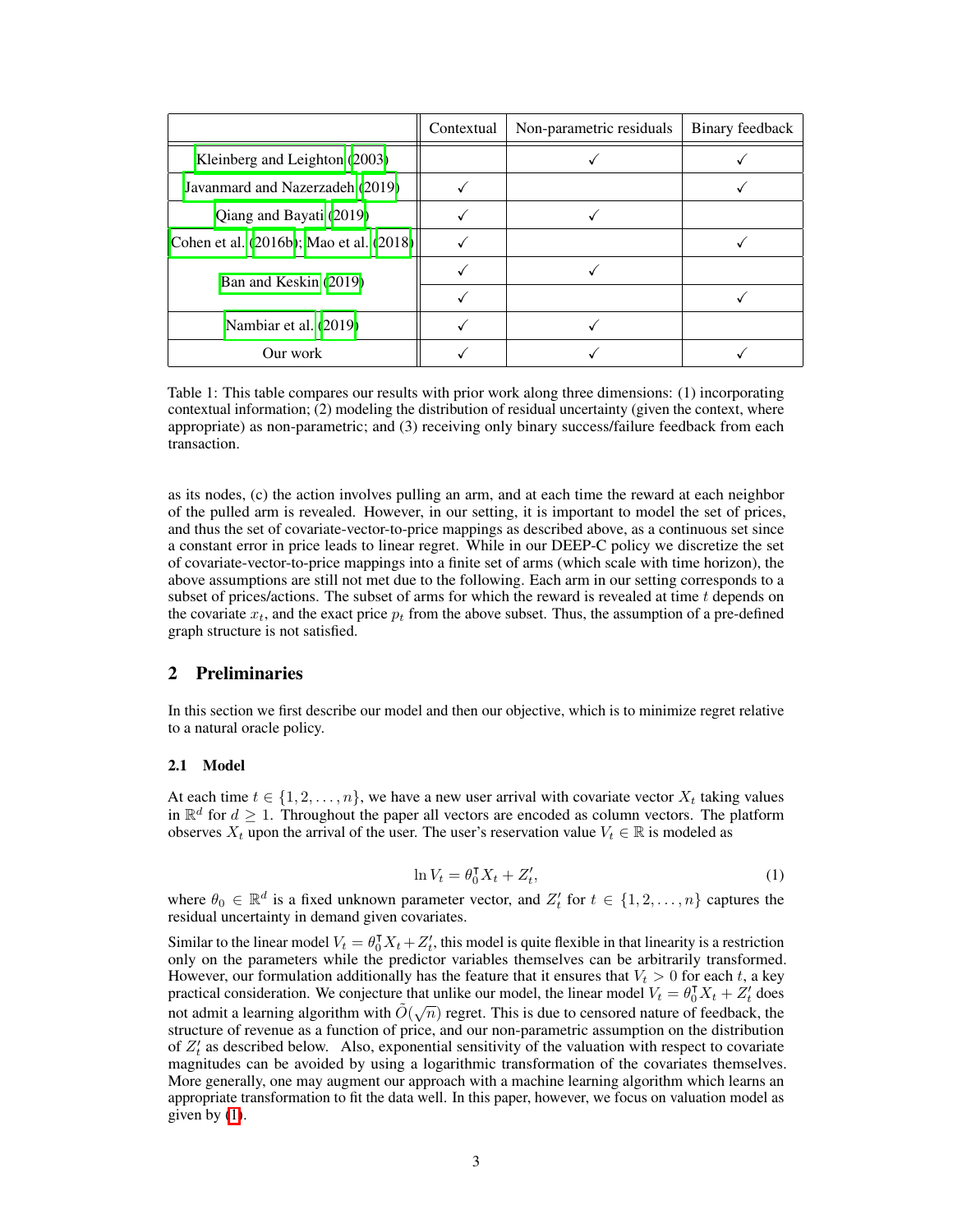Equivalently to  $(1)$ , we have

$$
V_t = e^{\theta_0^{\mathsf{T}} X_t} Z_t,
$$

where  $Z_t = e^{Z'_t}$ . Thus,  $Z_t > 0$  for each *t*.

The platform sets price  $p_t$ , upon which the user buys the product if  $V_t \geq p_t$ . Without loss of generality, we will assume the setting where users buy the product; one can equivalently derive exactly the same results in a setting where users are sellers, and sell the product if  $V_t \leq p_t$ . The revenue/reward at time t is  $p_t Y_t$  where  $Y_t = \mathbb{1}_{V_t \geq p_t}$ . We assume that  $p_t$  is  $\sigma(X_1, \ldots, X_{t-1}, X_t, Y_1, \ldots, Y_{t-1}, U_1, \ldots, U_t)$ measurable, where  $U_t$  for each  $t \geq 1$  is an auxiliary  $U[0, 1]$  random variable independent of the sources of randomness in the past. In other words, platform does not know the future but it can use randomized algorithms which may leverage past covariates, current covariate, and binary feedback from the past.

The goal of the platform is to design a pricing policy  ${p_t}_{t \in \{1,...,n\}}$  to maximize the total reward

$$
\Gamma_n = \sum_{t=1}^n Y_t p_t.
$$

In this paper we are interested in the performance characterization of optimal pricing policies as the time horizon *n* grows large.

<span id="page-3-0"></span>We make the following assumption on statistics of  $X_t$  and  $Z_t$ .

A1 *We assume that*  $\{X_t\}_t$  and  $\{Z_t\}_t$  are *i.i.d.* and mutually independent. Their distributions are *unknown to the platform. Their supports X and Z are compact and known. In particular, we assume that*  $X \subset \left[-\frac{1}{2}, \frac{1}{2}\right]^d$  *and*  $\mathcal Z$  *is an interval in*  $[0, 1]$ *.* 

 $\text{AT}$  can be significantly relaxed, as we discuss in Appendix  $\text{E}$  (both in terms of the i.i.d. distribution of random variables, and the compactness of their supports).

<span id="page-3-1"></span>**A2** The unknown parameter vector  $\theta_0$  lies within a known, connected, compact set  $\Theta \subset \mathbb{R}^d$ . In *particular,*  $\Theta \subset [0, 1]^d$ .

It follows from A<sup> $\overline{1}$ </sup> and A<sup> $\overline{2}$ </sup> that we can compute reals  $0 < \alpha_1 < \alpha_2$  such that for all  $(z, x, \theta) \in$  $Z \times X \times \Theta$  we have

$$
\alpha_1 \le z e^{\theta^\intercal x} \le \alpha_2.
$$

Thus, the valuation at each time is known to be in the set  $[\alpha_1, \alpha_2]$ , and in turn the platform may always choose price from this set. Note also that, since  $\mathcal{Z} \subset [0,1]$ , for each  $(x,\theta) \in \mathcal{X}$ , we have that  $\alpha_1 \leq e^{\theta^{\intercal} x} \leq \alpha_2.$ 

#### 2.2 The oracle and regret

It is common in multiarmed bandit problems to measure the performance of an algorithm against a benchmark, or Oracle, which may have more information than the platform, and for which the optimal policy is easier to characterize. Likewise, we measure the performance of our algorithm against the following Oracle.

**Definition 1** *The* Oracle *knows the true value of*  $\theta_0$  *and the distribution of*  $Z_t$ *.* 

Now, let

<span id="page-3-2"></span>
$$
F(z) = z \mathbb{P}(Z_1 \geq z).
$$

The following proposition is easy to show, so the proof is omitted.

Proposition 1 *The following pricing policy is optimal for the* Oracle*: At each time t set price*  $p_t = z^* e^{\theta_0^{\mathsf{T}} X_t}$  *where*  $z^* = \arg \sup_z F(z)$ *.* 

Clearly, the total reward obtained by the Oracle with this policy, denoted as  $\Gamma_n^*$ , satisfies  $\mathbb{E}[\Gamma_n^*]=$  $nz^* \mathbb{E}[e^{\theta_0^{\intercal} X_1}].$ 

Our goal: Regret minimization. Given a feasible policy, define the regret against the Oracle as *Rn*: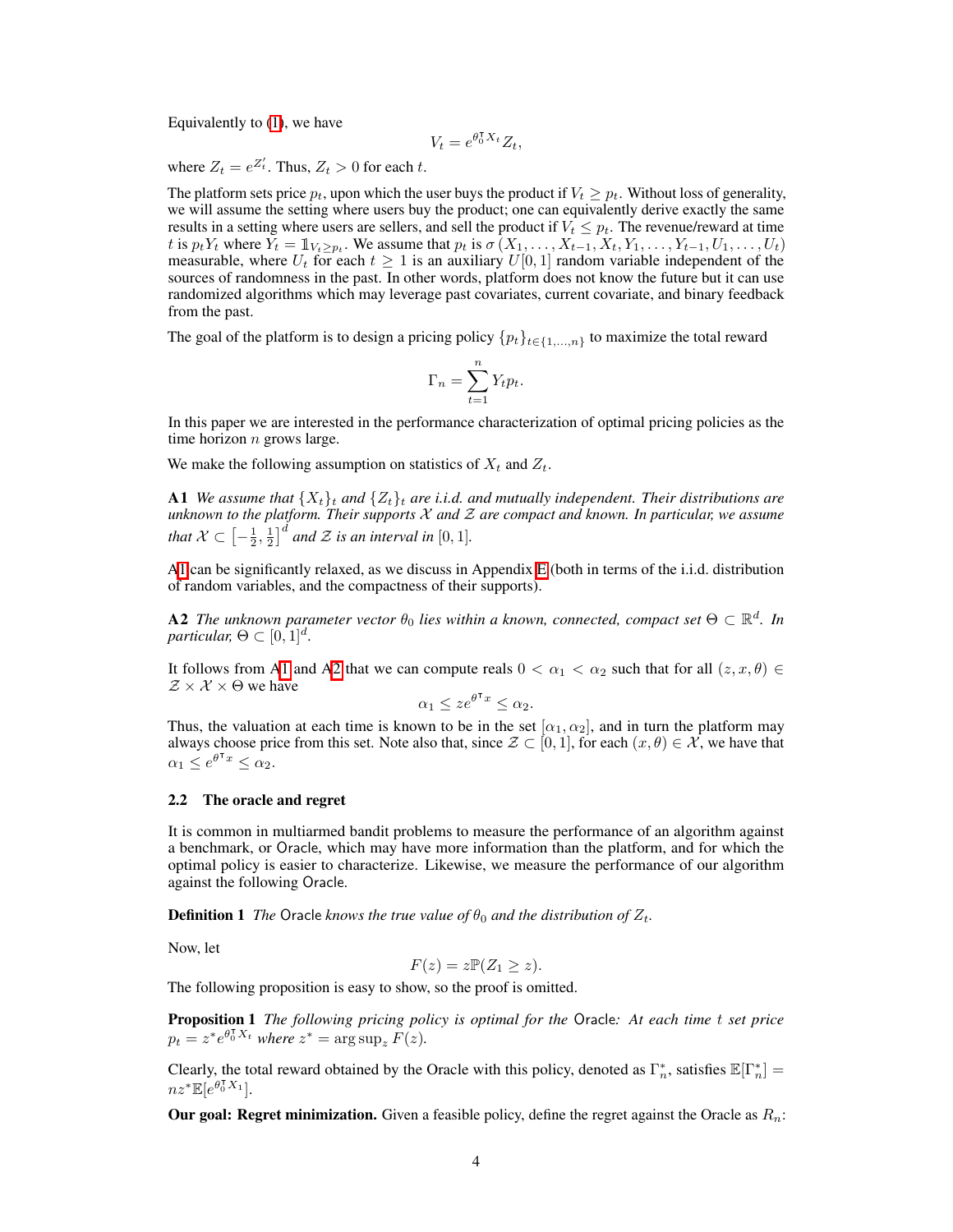$$
R_n = \Gamma_n^* - \Gamma_n.
$$

Our goal in this paper is to design a pricing policy which minimizes  $\mathbb{E}[R_n]$  asymptotically to leading order in *n*.

#### 2.3 Smoothness Assumption

In addition to  $A<sup>T</sup>$  and  $A<sup>T</sup>$ , we make a smoothness assumption described below.

Let

$$
r(z,\theta) = z \mathbb{E}\left[e^{\theta^\mathsf{T} X_1} \mathbf{1}\left\{Z_1 e^{\theta_0^\mathsf{T} X_1} > z e^{\theta^\mathsf{T} X_1}\right\}\right],
$$

which can be thought of as the expected revenue of a single transaction when the platform sets price  $p = ze^{\theta^T x}$  after observing a covariate  $X = x$ . We impose the following assumption on  $r(z, \theta)$ .

<span id="page-4-0"></span>A3 Let  $\theta^{(l)}$  be the  $l^{th}$  component of  $\theta$ , i.e.,  $\theta = (\theta^{(l)} : 1 \leq l \leq d)$ . We assume that there exist  $\kappa_1, \kappa_2 > 0$  *such that for each*  $z \in \mathcal{Z}$  *and*  $\theta \in \Theta$  *we have* 

$$
\kappa_1 \max \left\{ (z^* - z)^2, \max_{1 \le l \le d} (\theta_0^{(\ell)} - \theta^{(l)})^2 \right\} \le r(z^*, \theta_0) - r(z, \theta) \le \frac{\kappa_2}{d+1} ||(z^* - z, \theta_0 - \theta)||^2
$$

*where*  $||(z, \theta)||^2 = \left(z^2 + \sum_{l=1}^d (\theta^{(l)})^2\right)$ .

Recall that  $F(z) = z \mathbb{P}(Z_1 \geq z)$ . It follows from A<sub>1</sub> and conditioning on  $X_1$  that

$$
r(z,\theta) = \mathbb{E}\left[e^{\theta_0^{\intercal}X_1}F\left(e^{-(\theta_0-\theta)^{\intercal}X_1}z\right)\right].
$$

We will use this representation throughout our development.

Note that  $\overline{AB}$  subsumes that  $(z^*, \theta_0)$  is the unique optimizer of  $r(z, \theta)$ . This is true if  $z^*$  is the unique maximizer of  $F(z)$  and that  $\theta_0$  is identifiable in the parameter space  $\Theta$ .

Below we will also provide sufficient conditions for  $\overline{AB}$  to hold. In particular, we develop sufficient conditions which are a natural analog of the assumptions made in [Kleinberg and Leighton](#page-9-6) [\(2003\)](#page-9-6).

#### 2.4 Connection to assumptions in [Kleinberg and Leighton](#page-9-6) [\(2003\)](#page-9-6)

The 'stochastic valuations' model considered in **Kleinberg and Leighton** [\(2003\)](#page-9-6) is equivalent to our model with no covariates, i.e., with  $d = 0$ . When  $d = 0$  the revenue function  $r(z, \theta)$  is equal to *F*(*z*). In [Kleinberg and Leighton](#page-9-6) [\(2003\)](#page-9-6) it is assumed that  $\{Z_t\}$  are i.i.d., and that  $F(z)$  has bounded support. Clearly A<sub>1</sub> and A<sub>2</sub> are a natural analog to these assumptions. They also assume that  $F(z)$ has unique optimizer, and is locally concave at the optimal value, i.e.,  $F''(z^*) < 0$ . We show below that a natural analog of these conditions are sufficient for  $\mathbf{A}3$  to hold.

Suppose that  $(z^*, \theta_0)$  is the unique optimizer of  $r(z, \theta)$ . Also suppose that A<sub>1</sub> and A<sub>2</sub> hold. Then A<sub>3</sub> holds if  $r(z, \theta)$  is strictly locally concave at  $(z^*, \theta_0)$ , i.e., if the Hessian of  $\overline{r}(z, \theta)$  at  $(z^*, \theta_0)$  exists and is negative definite. To see why this is the case, note that strict local concavity at  $(z^*, \theta_0)$  implies that there exists an  $\epsilon > 0$  such that the assumption holds for each  $(z, \theta) \in \mathcal{B}_{\epsilon}(z^*, \theta_0)$  where  $\mathcal{B}_{\epsilon}(z^*, \theta_0)$ is the  $d+1$  dimensional ball with center  $(z^*, \theta_0)$  and radius  $\epsilon$ . This, together with compactness of X and  $\Theta$ , implies A $\overline{3}$ .

It is somewhat surprising that to incorporate covariates in a setting where *F* is non-parametric, only minor modifications are needed relative to the assumptions in [Kleinberg and Leighton](#page-9-6)  $(2003)$ . For completeness, in the Appendix we provide a class of examples for which it is easy to check that the Hessian is indeed negative definite and that all our assumptions are satisfied.

# 3 Pricing policies

Any successful algorithm must set prices to balance price *exploration* to learn  $(\theta_0, z^*)$  with *exploitation* to maximize revenue. Because prices are adaptively controlled, the outputs  $(Y_t : t = 1, 2, \ldots, n)$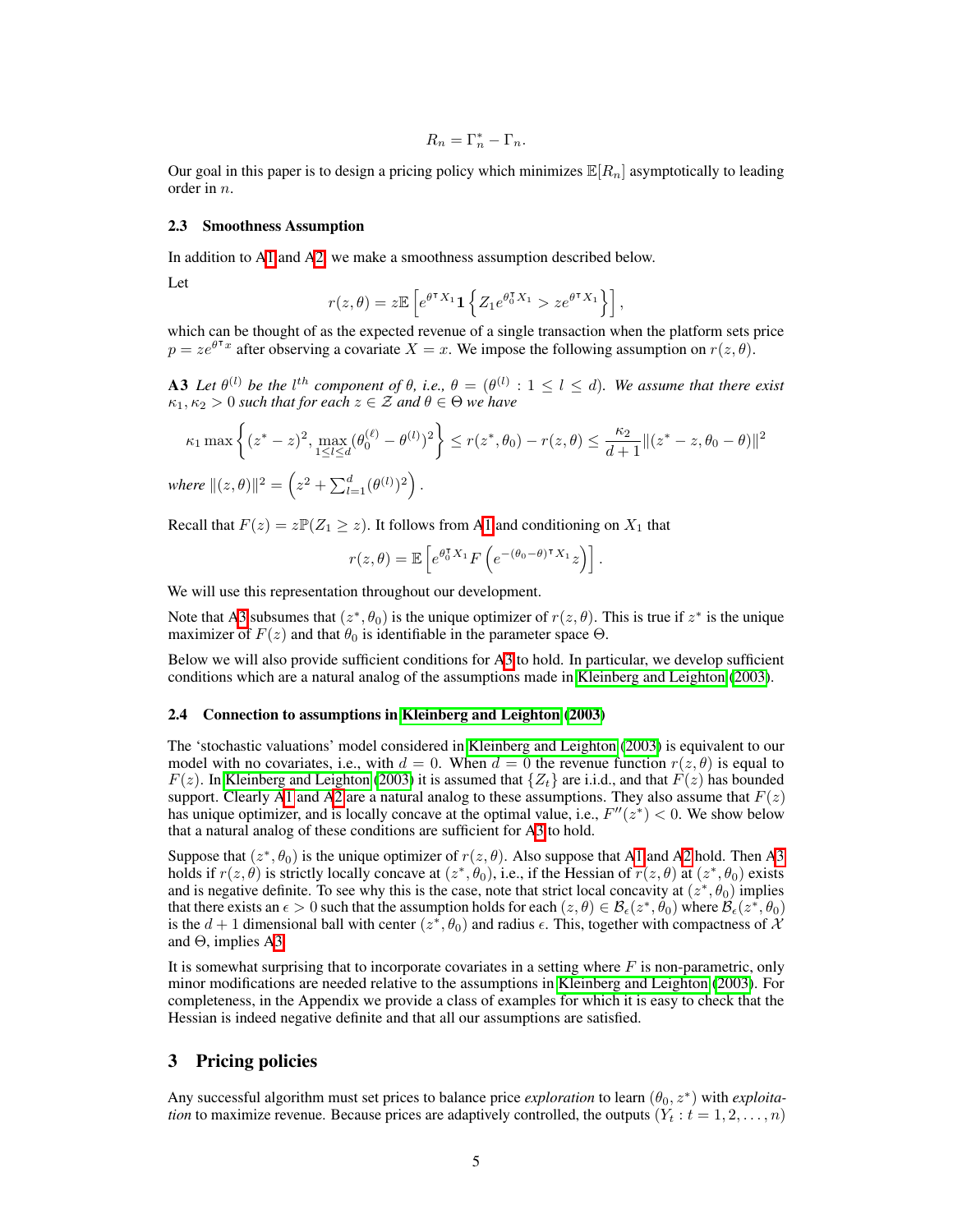will *not* be conditionally independent given the covariates  $(X_t : t = 1, 2, \ldots, n)$ , as is typically assumed in semi-parametric regression with binary outputs (e.g., see  $\overline{Plan}$  and Vershynin [\(2013\)](#page-10-2)). This issue is referred to as *price endogeneity* in the pricing literature.

We address this problem by first designing our own bandit-learning policy, Dynamic Experimentation and Elimination of Prices with Covariates (DEEP-C), which uses only a basic statistical learning technique which dynamically eliminates sub-optimal values of  $(\theta, z)$  by employing confidence intervals. At first glance, such a learning approach seems to suffer from the curse of dimensionality, in terms of both sample complexity and computational complexity. As we will see, our DEEP-C algorithm yields low sample complexity by cleverly exploiting the structure of our semi-parameteric model. We then address computational complexity by presenting a variant of our policy which incorporates sparse semi-parametric regression techniques.

The rest of the section is organized as follows. We first present the DEEP-C policy. We then discuss three variants: (a) DEEP-C with Rounds, a slight variant of DEEP-C which is a bit more complex to implement but simpler to analyze theoretically, and thus enables us to obtain  $\tilde{O}(\sqrt{n})$  regret bounds; (b) Decoupled DEEP-C, which decouples the estimation of  $\theta_0$  and  $z^*$  and thus allows us to leverage low-complexity sparse semi-parametric regression to estimate  $\theta_0$  but with the cost of  $O(n^{2/3})$  regret; and (c) Sparse DEEP-C, which combines DEEP-C and sparse semi-parametric regression to achieve low complexity without decoupling to achieve the best of both worlds. We provide a theoretical analysis of the first variant, and use simulation to study the others.

While we discuss below the key ideas behind these three variants, their formal definitions are provided in Appendix  $\overline{B}$  to save space.

#### 3.1 DEEP-C policy

We now describe DEEP-C. As noted in Proposition  $\boxed{1}$ , the Oracle achieves optimal performance by choosing at each time a price  $p_t = z^* e^{\theta_0^T X_t}$ , where  $z^*$  is the maximizer of  $F(z)$ . We view the problem as a multi-armed bandit in the space  $\mathcal{Z} \times \Theta$ . Viewed this way, *before* the context at time *t* arrives, the decision maker must choose a value  $z \in \mathcal{Z}$  and a  $\theta \in \Theta$ . Once  $X_t$  arrives, the price  $p_t = ze^{\theta^T X_t}$  is set, and revenue is realized. Through this lens, we can see that the Oracle is equivalent to pulling the arm  $(z^*, \theta_0)$  at every *t* in the new multi-armed bandit we have defined. DEEP-C is an arm-elimination algorithm for this multi-armed bandit.

From a learning standpoint, the goal is to learn the optimal  $(z^*, \theta_0)$ , which at the first sight seems to suffer from the curse of dimensionality. However, we observe that in fact, our problem allows for "free exploration" that lets us to learn efficiently in this setting; in particular, given  $X_t$ , for each choice of price *p<sup>t</sup>* we *simultaneously* obtain information about the expected revenue for a *range* of pairs  $(z, \theta)$ . This is specifically because we observe the context  $X_t$ , and because of the particular structure of demand that we consider. However, to ensure that each candidate  $(z, \theta)$  arm has sufficiently high probability of being pulled at any time step, DEEP-C selects prices at random from a set of active prices, and ensures that this set is kept small via arm-elimination. The speedup in learning thus afforded enables us to obtain low regret.

Formally, our procedure is defined as follows. We partition the support of  $Z_1$  into intervals of length  $n^{-1/4}$ . If the boundary sets are smaller, we enlarge the support slightly (by an amount less than  $n^{-1/4}$ ) so that each interval is of equal length, and equal to  $n^{-1/4}$ . Let the corresponding intervals be  $\mathcal{Z}_1, \ldots, \mathcal{Z}_k$ , and their centroids be  $\zeta_1, \ldots, \zeta_k$  where *k* is less than or equal to  $n^{1/4}$ . Similarly, for  $l = 1, 2, \ldots, d$ , we partition the projection of the support of  $\theta_0$  into the  $l^{th}$  dimension into  $k_l$  intervals of equal length  $n^{-1/4}$ , with sets  $\Theta_1^{(l)}, \ldots, \Theta_{k_l}^{(l)}$  and centroids  $\theta_1^{(l)}, \ldots, \theta_{k_l}^{(l)}$ . Again, if the boundary sets are smaller, we enlarge the support so that each interval is of equal length  $n^{-1/4}$ .

Our algorithm keeps a set of active  $(z, \theta) \subset \mathcal{Z} \times \Theta$  and eliminates those for which we have sufficient evidence for being far from  $(z^*, \theta_0)$ . We let  $A(t) \subset \{1, \ldots, k\}^{d+1}$  represent a set of active cells, where a cell represents a tuple  $(i, j_1, \ldots, j_d)$ . Then,  $\bigcup_{(i, j_1, \ldots, j_d) \in A(t)} \mathcal{Z}_i \times \prod_{i=1}^d \Theta_{j_i}^{(l)}$  represents the set of active  $(z, \theta)$  pairs. Here,  $A(1)$  contains all cells.

At each time *t* we have a set of active prices, which depends on  $X_t$  and  $A(t)$ , i.e.,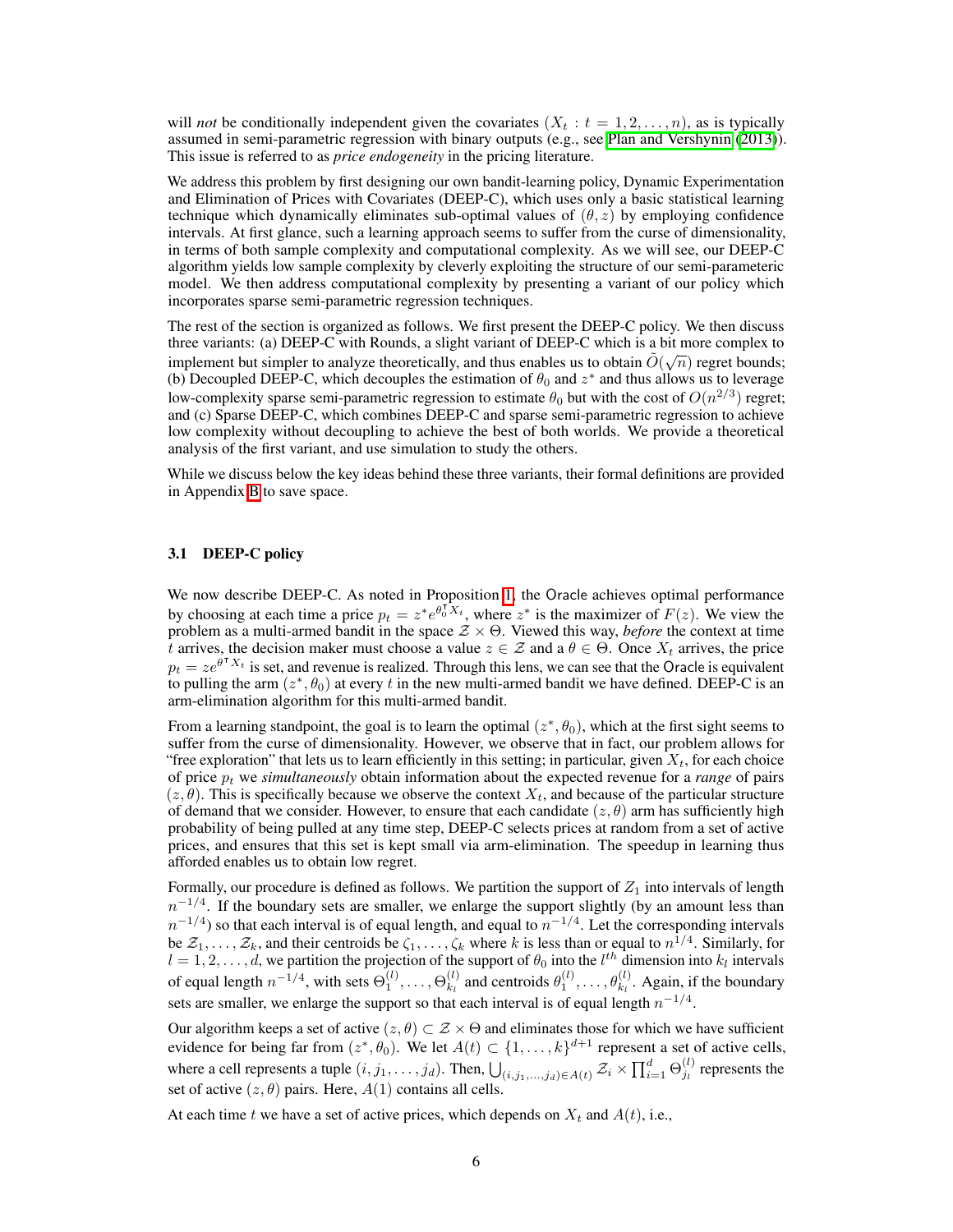$$
P(t) = \left\{ p : \exists (z, \theta) \in \bigcup_{(i, j_1, \dots, j_d) \in A(t)} \mathcal{Z}_i \times \prod_{l=1}^d \Theta_{j_l}^{(l)} \text{ s.t. } \ln p = \ln z + \theta^{\intercal} X_t \right\}.
$$

At time *t* we pick a price  $p_t$  from  $P(t)$  uniformly at random. We say that cell  $(i, j_1, \ldots, j_d)$  is *checked* if  $p_t \in P_{i,j_1,...,j_d}(t)$  where

$$
P_{i,j_1,\dots,j_d}(t) \triangleq \left\{ p : \exists z \in \mathcal{Z}_i, \exists \theta \in \prod_{l=1}^d \Theta_{j_l}^{(l)} \text{ s.t. } \ln p = \ln z + \theta^{\intercal} X_t \right\}.
$$

Each price selection checks one or more cells  $(i, j_1, \ldots, j_d)$ .

Recall that the reward generated at time *t* is  $Y_t p_t$ . Let  $T_t(i, j_1, \ldots, j_d)$  be the number of times cell  $(i, j_1, \ldots, j_d)$  is checked until time *t*, and let  $S_t(i, j_1, \ldots, j_d)$  be the total reward obtained at these times. Let

$$
\hat{\mu}_t(i,j_1,\ldots,j_d) = \frac{S_t(i,j_1,\ldots,j_d)}{T_t(i,j_1,\ldots,j_d)}.
$$

We also compute confidence bounds for  $\hat{\mu}_t(i, j_1, \ldots, j_d)$ , as follows. Fix  $\gamma > 0$ . For each active  $(i, j_1, \ldots, j_d)$ , let

$$
u_t(i,j_1,\ldots,j_d)=\hat{\mu}_t(i,j_1,\ldots,j_d)+\sqrt{\frac{\gamma}{T_t(i,j_1,\ldots,j_d)}},
$$

and

$$
l_t(i,j_1,\ldots,j_d)=\hat{\mu}_t(i,j_1,\ldots,j_d)-\sqrt{\frac{\gamma}{T_t(i,j_1,\ldots,j_d)}}.
$$

These represent the upper and lower confidence bounds, respectively.

We eliminate  $(i, j_1, \ldots, j_d) \in A(t)$  from  $A(t + 1)$  if there exists  $(i', j'_1, \ldots, j'_d) \in A(t)$  such that

$$
u_t(i, j_1, \ldots, j_d) < l_t(i', j'_1, \ldots, j'_d).
$$

#### <span id="page-6-0"></span>3.2 Variants of DEEP-C

*DEEP-C with Rounds:* Theoretical analysis of regret for arm elimination algorithms typically involves tracking the number of times each sub-optimal arm is pulled before being eliminated. However, this is challenging in our setting, since the set of arms which get "pulled" at an offered price depends on the covariate vector at that time. To resolve this challenge, we consider a variant where the algorithm operates in rounds, as follows.

Within a round the set of active sells remains unchanged. Further, we ensure that within each round each arm in the active set is pulled at least once. For our analysis, we keep track of only the first time an arm is pulled in each round, and ignore the rest. While this may seem wasteful, a surprising aspect of our analysis is that the regret cost incurred by this form of exploration is only poly-logarithmic in *n*. Further, since the number of times each arm is "explored" in each round is exactly one, theoretical analysis now becomes tractable. For formal definitions of this policy and also of the policies below, we refer the reader to Appendix [B.](#page-0-1)

*Decoupled DEEP-C:* We now present a policy which has low computational complexity under sparsity and which does not suffer from price endogeneity, but may incur higher regret. At times  $t = 1, 2, \ldots, \tau$ , the price is set independently and uniformly at random from a compact set. This ensures that outputs  $(Y_t : t = 1, 2, ..., \tau)$  are conditionally independent given covariates  $(X_t : t = 1, 2, ..., \tau)$  $t = 1, 2, \ldots, \tau$ , i.e., there is no price endogeneity. We then use a low-complexity semi-parametric regression technique from [Plan and Vershynin](#page-10-2)  $(2013)$  to estimate  $\theta_0$  under a sparsity assumption. With estimation of  $\theta_0$  in place, at times  $t = \tau + 1, \ldots, n$ , we use a one-dimensional version of DEEP-C to simultaneously estimate  $z^*$  and maximize revenue. The best possible regret achievable with this policy is  $\tilde{O}(n^{2/3})$ , achieved when  $\tau$  is  $O(n^{2/3})$  [Plan and Vershynin](#page-10-2) [\(2013\)](#page-10-2).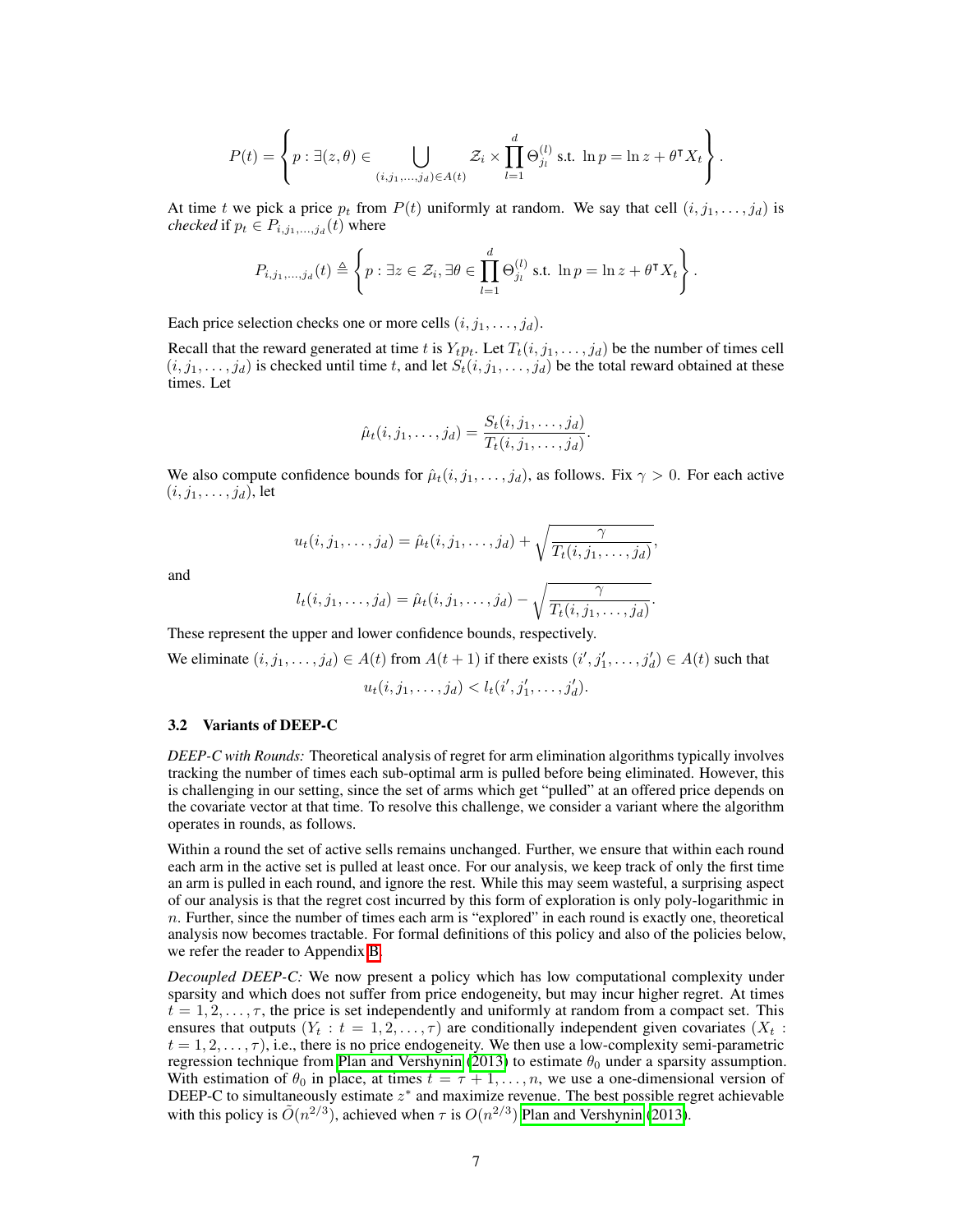*Sparse DEEP-C:* This policy also leverages sparsity, but without decoupling estimation of  $\theta_0$  from estimation of  $z^*$  and revenue maximization. At each time  $t$ , using the data collected in past we estimate  $\theta_0$  via semi-perametric regression technique from [Plan and Vershynin](#page-10-2) [\(2013\)](#page-10-2). Using this estimate of  $\theta_0$ , the estimate of rewards for different values of  $z$  from samples collected in past, and the corresponding confidence bounds, we obtain a set of active prices at each time, similar to that of DEEP-C, from which the price is picked at random.

While Sparse DEEP-C suffers from price endogeneity, with an appropriate choice of  $\gamma$  we conjecture that its cost in terms of expected regret can be made poly-logarithmic in  $n$ ; proving this result remains an important open direction. The intuition for this comes from our theoretical analysis of DEEP-C with Rounds and the following observation: even though the set of active prices may be different at different times, we still choose prices at random, and prices are eliminated only upon reception of sufficient evidence of suboptimality. We conjecture that these features are sufficient to ensure that the error in the estimate of  $\theta_0$  is kept small with high probability. Our simulation results indeed show that this algorithm performs relatively well.

# 4 Regret analysis

The main theoretical result of this paper is the following. The regret bound below is achieved by DEEP-C with Rounds as defined in Section  $3.2$ . For its proof see Appendix  $\boxed{C}$ .

<span id="page-7-0"></span>Theorem 1 *Under [A1,](#page-3-0) [A2,](#page-3-1) and [A3,](#page-4-0) the expected regret under policy DEEP-C with Rounds with*  $\gamma = \max \left( 10\alpha_2^2, 4\frac{\kappa_2^2}{\log n}, \frac{\kappa_1^{-2}}{\log n} \right)$ ⌘ *satisfies,*

$$
\mathbb{E}[R_n] \le 16000\alpha_1^{-2}\alpha_2^2\kappa_1^{-2}\kappa_2^{3/2}\gamma^{3/4}d^{11/4}n^{1/2}\log^{7/4}n + 5\alpha_2.
$$

First, note that the above scaling is optimal w.r.t. *n* (up to polylogarithmic factors), as even for the case where  $X_t = 0$  w.p.1. it is known that achieving  $o(\sqrt{n})$  expected regret is not possible (see [Kleinberg and Leighton](#page-9-6) [\(2003\)](#page-9-6)).

Second, we state our results with explicit dependence on various parameters discussed in our assumptions in order for the reader to track the ultimate dependence on the dimension *d*. Note that, as *d* scales, the supports  $\Theta$  and  $\mathcal{X}$ , and the distribution of *X* may change. In turn, the parameters  $\alpha_1$ ,  $\alpha_2$ ,  $\kappa_1$  and  $\kappa_2$  which are constants for a given *d*, may scale as *d* scales. These scalings need to be computed case by case as it depends on how one models the changes in  $\Theta$  and  $\mathcal{X}$ . Below we discuss briefly how these may scale in practice.

Recall that  $\alpha_1$  and  $\alpha_2$  are bounds on  $ze^{\theta^T x}$ , namely, the user valuations. Thus, it is meaningful to postulate that  $\alpha_1$  and  $\alpha_2$  do not scale with covariate dimension, as the role of covariates is to aid prediction of user valuations and not to change them. For example, one may postulate that  $\theta_0$  is "sparse", i.e., the number of non-zero coordinates of  $\theta_0$  is bounded from above by a known constant, in which case  $\alpha_1$  and  $\alpha_2$  do not scale with *d*. Dependence of  $\kappa_1$  and  $\kappa_2$  on *d* is more subtle as they may depend on the details of the modeling assumptions. For example, their scaling may depend on scaling of the difference between the largest and second largest values of  $r(z, \theta)$ . One of the virtues of Theorem  $\prod$  is that it succinctly characterizes the scaling of regret via a small set of parameters.

Finally, the above result can be viewed through the lens of sample complexity. The arguments used in Lemma  $\prod$  and in the derivation of equation  $(4)$  imply that the sample complexity is "roughly"  $O(\log(1/\delta)/\epsilon^2)$ . More precisely, suppose that at a covariate vector *x*, we set the price  $p(x)$ . We say the mapping *p* is *probably approximately revenue optimal* if for any *x* the difference between the achieved revenue and the optimal revenue is at most  $\epsilon$  with probability at least  $1 - \delta$ . The number of samples *m* required to learn such a policy satisfies *m* polylog $(m) \leq \frac{\log(1/\delta)}{\epsilon^2} f(d, \alpha_1, \alpha_2, \kappa_1, \kappa_2)$ where  $f(\cdot)$  is polynomial function.

#### 5 Simulation Results

**Simulation setup:** First, we simulate our model with covariate dimension  $d = 2$ , where covariate vectors are i.i.d. *d*-dimensional standard normal random vectors, the parameter space is  $\Theta = [0, 1]^d$ , the parameter vector is  $\theta_0 = (1/\sqrt{2}, 1/\sqrt{2})$ , the noise support is  $\mathcal{Z} = [0, 1]$ , and the noise distribution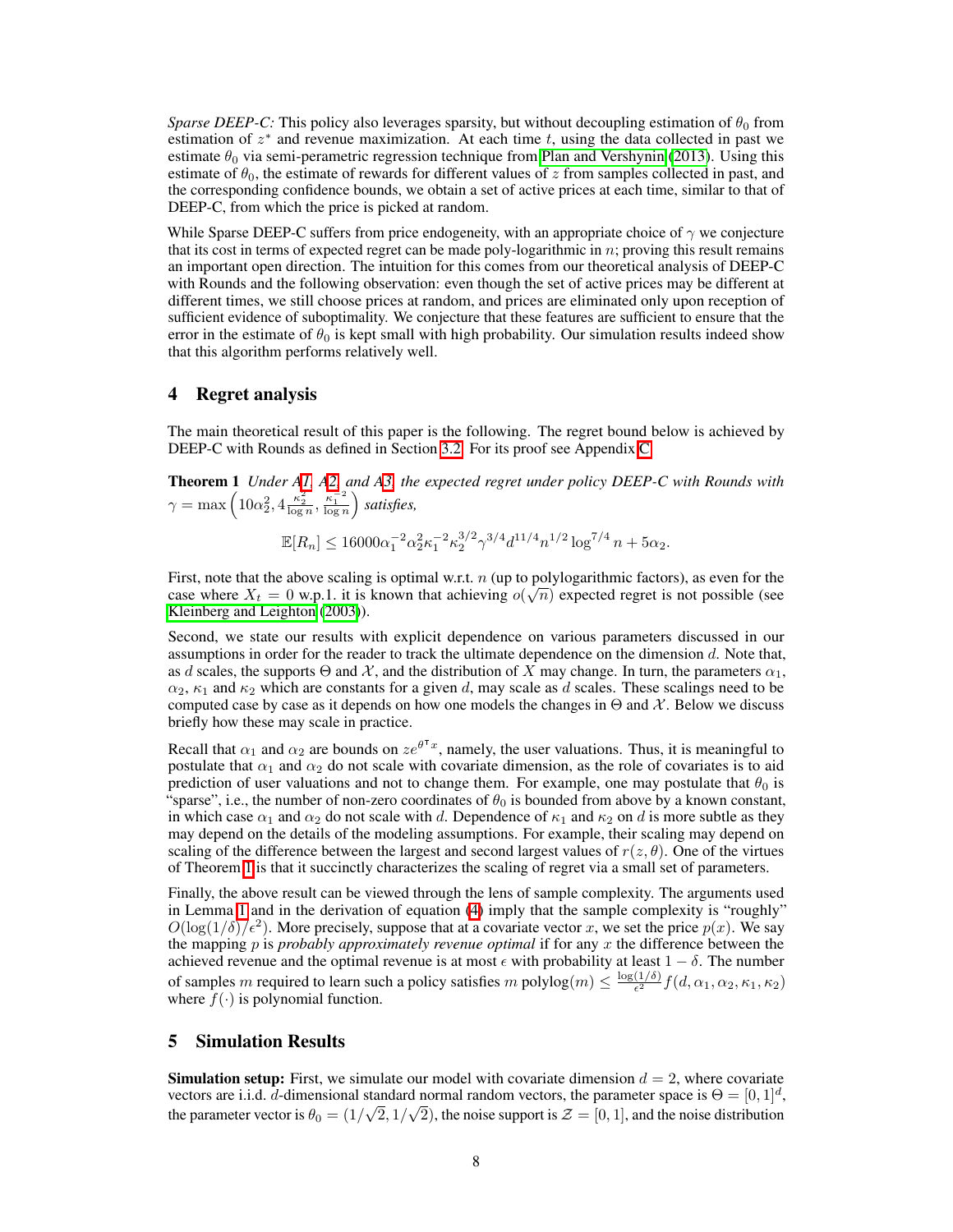<span id="page-8-3"></span>

Figure 1: Regret comparison of the policies.

is  $Z \sim$  Uniform([0, 1]). Note that even though we assumed that the covariate distribution has bounded support for ease of analysis, our policies do not assume that. Hence, we are able to use a covariate distribution with unbounded support in our simulations. In this setting, we simulate policies DEEP-C, Decoupled DEEP-C, and Sparse DEEP-C for time horizon  $n = 10,000$  and for different values of parameter  $\gamma$ . Each policy is simulated 5,000 times for each set of parameters.

Next, we also simulate our model for  $d = 100$  with  $s = 4$  non-zero entries in  $\theta_0$ , with each non-zero entry equal to  $1/\sqrt{s}$ , each policy is simulated 1,500 times for each set of parameters, with the rest of parameters the setup being the same as earlier. For this setup, we only simulate Decoupled DEEP-C and Sparse DEEP-C, as the computational complexity of DEEP-C does not scale well with *d*.

**Main findings:** First, we find that the performance of each policy is sensitive to the choice of  $\gamma$ , and that the range of  $\gamma$  where expected regret is low may be different for different policies. The expected regret typically increases with increase in  $\gamma$ , however its variability typically reduces with  $\gamma$ . This is similar to the usual bias-variance tradeoff in learning problems. For our setup with  $d = 2$ , the reward of Oracle concentrates at around 4,150. As Figure  $\vert\bar{l}\vert$  shows, each policy performs well in the plotted range of  $\gamma$ .

We find that the main metric where the performance of the policies is differentiated is in fact high quantiles of the regret distribution. For example, while the expected regret of DEEP-C at  $\gamma = 2.2$ and that of Decoupled DEEP-C and Sparse DEEP-C at  $\gamma = 7$  each are all roughly the same, the 98th-percentile of regret distribution under DEEP-C and Sparse DEEP-C is 13% and 24% lower than that under Decoupled DEEP-C, respectively.

For our setup with  $d = 100$ , while both Decoupled DEEP-C and Sparse DEEP-C perform similar in average regret, we find that Sparse DEEP-C significantly outperforms Decoupled DEEP-C in standard deviation and in 95th-percentile. In particular, 95th-percentile of Sparse DEEP-C is 33% lower than that under Decoupled DEEP-C.

# 6 Acknowledgments

This work was supported in part by National Science Foundation Grants DMS-1820942, DMS-1838576, CNS-1544548, and CNS-1343253. Any opinions, findings, and conclusions or recommendations expressed in this material are those of the authors and do not necessarily reflect the views of the National Science Foundation. We would like to thank Linjia Wu for reading and checking our proofs.

# **References**

- <span id="page-8-2"></span>Alon, N., Cesa-Bianchi, N., Gentile, C., and Mansour, Y. (2013). From bandits to experts: A tale of domination and independence. In *Advances in Neural Information Processing Systems 26*, pages 1610–1618.
- <span id="page-8-1"></span>Amin, K., Rostamizadeh, A., and Syed, U. (2014). Repeated contextual auctions with strategic buyers. In *Advances in Neural Information Processing Systems*, pages 622–630.

<span id="page-8-0"></span>Ban, G.-Y. and Keskin, N. B. (2019). Personalized dynamic pricing with machine learning.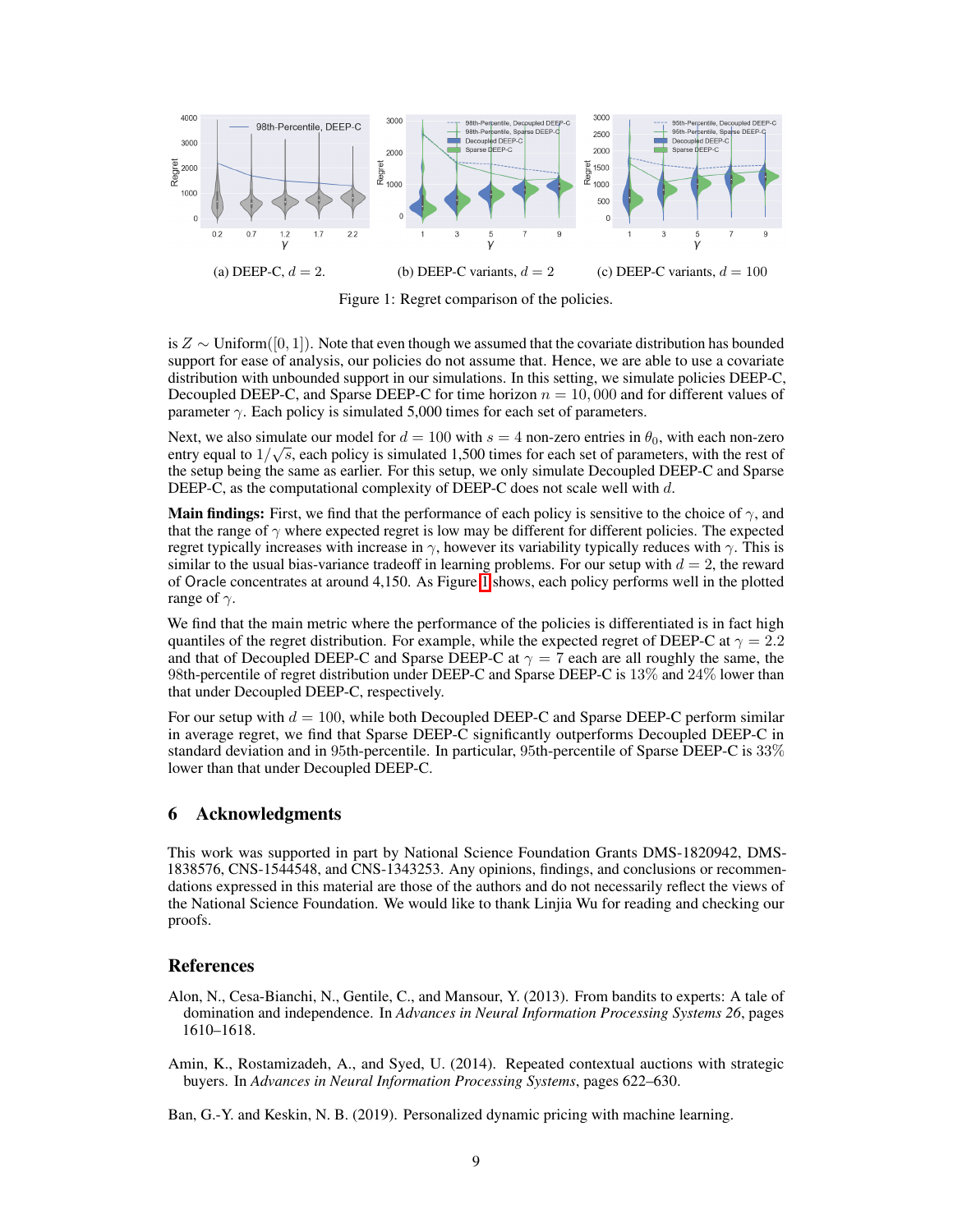- <span id="page-9-2"></span>Broder, J. and Rusmevichientong, P. (2012). Dynamic pricing under a general parametric choice model. *Operations Research*, 60(4):965–980.
- <span id="page-9-17"></span>Caron, S., Kveton, B., Lelarge, M., and Bhagat, S. (2012). Leveraging side observations in stochastic bandits. In *Proceedings of the Twenty-Eighth Conference on Uncertainty in Artificial Intelligence*, UAI'12.
- <span id="page-9-18"></span>Cohen, A., Hazan, T., and Koren, T. (2016a). Online learning with feedback graphs without the graphs. In *Proceedings of The 33rd International Conference on Machine Learning*, pages 811–819.
- <span id="page-9-8"></span>Cohen, M. C., Lobel, I., and Paes Leme, R. (2016b). Feature-based dynamic pricing. In *Proceedings of the 2016 ACM Conference on Economics and Computation*, EC '16.
- <span id="page-9-4"></span>den Boer, A. V. (2014). Dynamic pricing with multiple products and partially specified demand distribution. *Mathematics of operations research*, 39(3):863–888.
- <span id="page-9-0"></span>den Boer, A. V. (2015). Dynamic pricing and learning: Historical origins, current research, and new directions.
- <span id="page-9-3"></span>den Boer, A. V. and Zwart, B. (2013). Simultaneously learning and optimizing using controlled variance pricing. *Management science*, 60(3):770–783.
- Frahm, G. (2004). *Generalized elliptical distributions: theory and applications*. PhD thesis, Universität zu Köln.
- <span id="page-9-13"></span>Greenewald, K., Tewari, A., Murphy, S., and Klasnja, P. (2017). Action centered contextual bandits. In *Advances in Neural Information Processing Systems*, pages 5977–5985.
- <span id="page-9-7"></span>Javanmard, A. and Nazerzadeh, H. (2019). Dynamic pricing in high-dimensions. *Journal of Machine Learning Research*.
- <span id="page-9-5"></span>Keskin, N. B. and Zeevi, A. (2014). Dynamic pricing with an unknown demand model: Asymptotically optimal semi-myopic policies. *Operations Research*, 62(5):1142–1167.
- <span id="page-9-6"></span>Kleinberg, R. and Leighton, T. (2003). The value of knowing a demand curve: Bounds on regret for online posted-price auctions. In *IEEE Symposium on Foundations of Computer Science*.
- <span id="page-9-14"></span>Krishnamurthy, A., Wu, Z. S., and Syrgkanis, V. (2018). Semiparametric contextual bandits. In *Proceedings of the 35th International Conference on Machine Learning*, Proceedings of Machine Learning Research. PMLR.
- <span id="page-9-11"></span>Langford, J. and Zhang, T. (2008). The epoch-greedy algorithm for multi-armed bandits with side information. In *Advances in Neural Information Processing Systems*.
- <span id="page-9-1"></span>Le Guen, T. (2008). Data-driven pricing. Master's thesis, Massachusetts Institute of Technology.
- <span id="page-9-19"></span>Lykouris, T., Sridharan, K., and Tardos, É. (2018). Small-loss bounds for online learning with partial information. In *Proceedings of the 31st Conference On Learning Theory*, pages 979–986.
- <span id="page-9-16"></span>Mannor, S. and Shamir, O. (2011). From bandits to experts: On the value of side-observations. In *Advances in Neural Information Processing Systems 24*, pages 684–692.
- <span id="page-9-9"></span>Mao, J., Leme, R., and Schneider, J. (2018). Contextual pricing for lipschitz buyers. In *Advances in Neural Information Processing Systems*, pages 5643–5651.
- <span id="page-9-15"></span>Morgenstern, J. and Roughgarden, T. (2016). Learning simple auctions. In *Annual Conference on Learning Theory*, pages 1298–1318.
- <span id="page-9-10"></span>Nambiar, M., Simchi-Levi, D., and Wang, H. (2019). Dynamic learning and pricing with model misspecification. *Management Science*.
- <span id="page-9-12"></span>Perchet, V. and Rigollet, P. (2013). The multi-armed bandit problem with covariates. *The Annals of Statistics*, pages 693–721.